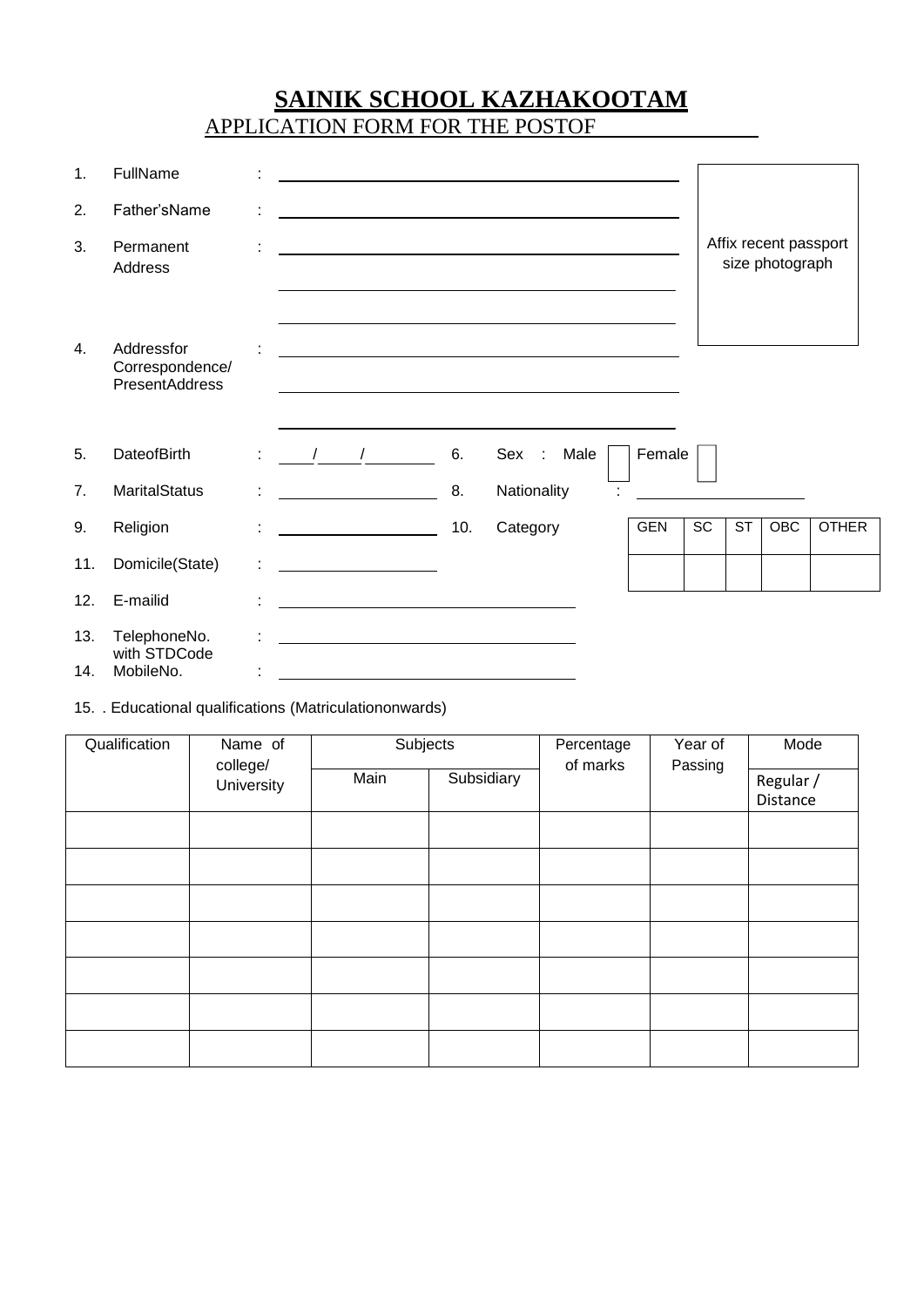#### 16. Experience:

| Name of the  | Designation | Nature of | Period |    | Duration | Reason      |
|--------------|-------------|-----------|--------|----|----------|-------------|
| Organisation |             | duties    | From   | To |          | for leaving |
|              |             |           |        |    |          |             |
|              |             |           |        |    |          |             |
|              |             |           |        |    |          |             |
|              |             |           |        |    |          |             |
|              |             |           |        |    |          |             |
|              |             |           |        |    |          |             |
|              |             |           |        |    |          |             |
|              |             |           |        |    |          |             |
|              |             |           |        |    |          |             |
|              |             |           |        |    |          |             |
|              |             |           |        |    |          |             |

If employed in Govt. Dept. / PSU, whether applied through proper channel: Yes / No (If 'Yes' NOC to be produced)

17. DDNo. Date. / / / Date Name ofIssuingBranch

BranchCodeNo. Notified a series of the series of the series of the series of the series of the series of the series of the series of the series of the series of the series of the series of the series of the series of the s

**Declaration :**I hereby declare that all statements made in the application are true, complete and correct to the best of my knowledge and belief. I understand that in the event of any information being found untrue / false / incorrect or I do not satisfy the eligibility criteria, my candidature will be cancelled, without assigning any reasons thereof and the DD will stand forfeited. I have read the contents of the advertisement and agree to abide by the rules, regulations and procedures for appointment to the post appliedfor.

Date :

Place: (Signature of Applicant)